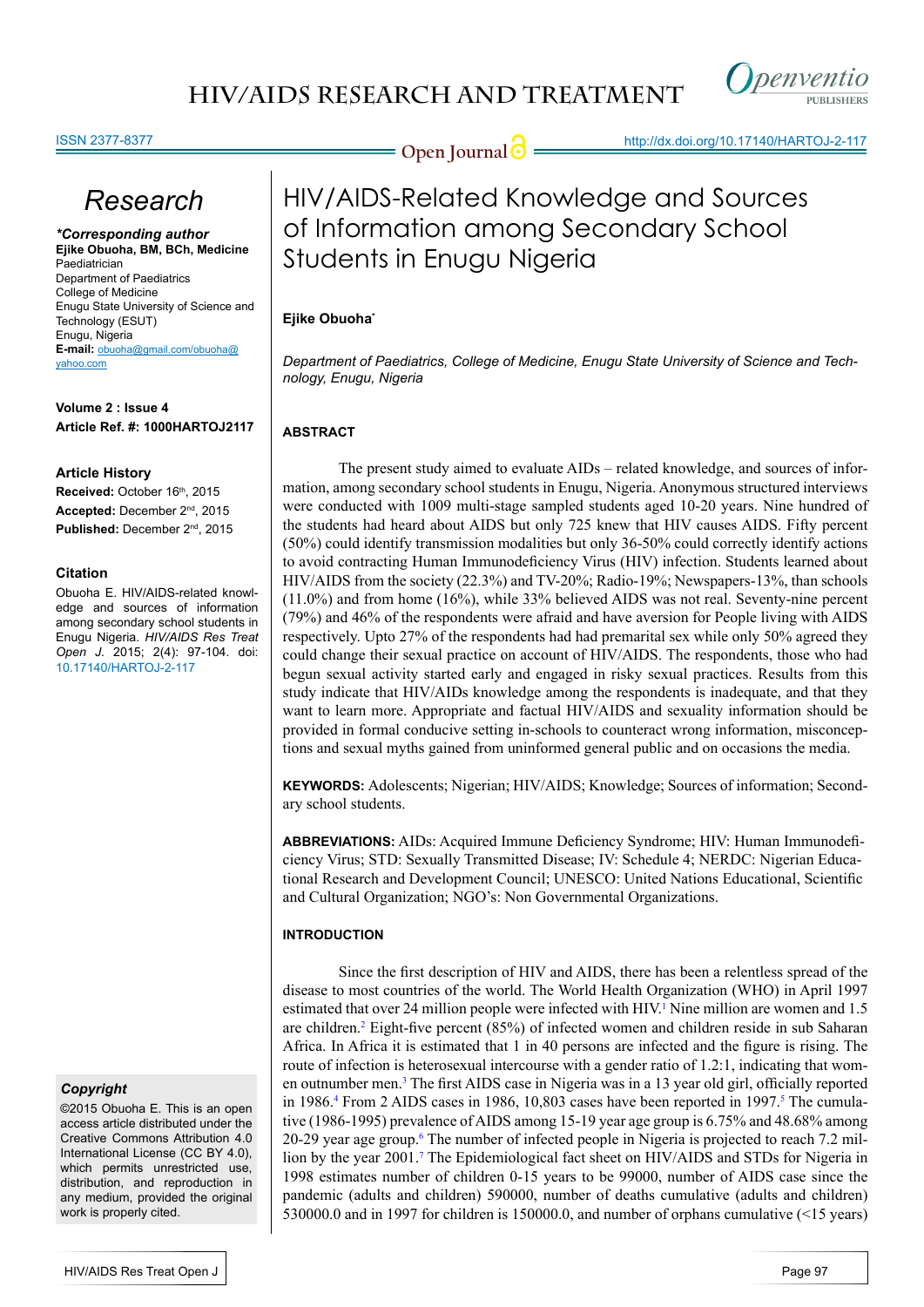

### ISSN 2377-8377

**Open Journal @** http://dx.doi.org/10.17140/HARTOJ-2-117

440000, those living with HIV/AIDS in 1997 is 350000. In Enugu State, there has been a steady increase in the prevalence of HIV infection among pregnant women, a sexually active group from  $1.4\%$  in 1992 to 5.9 in 1996.<sup>[8](#page-6-7)</sup> This trend has been documented among high risk groups like commercial sex workers, patients attending Sexually Transmitted Disease (STD) clinics and patients with tuberculosis.<sup>[8](#page-6-7)</sup> In 1993/1994 a structured survey in Enugu State showed the highest prevalence to be among the age bracket 20-29 years followed closely by the 15-19 year group 1995/1996.<sup>[8](#page-6-7)</sup> This shows the vulnerability of the adolescent/youth in Enugu to HIV infection. Knowledge, Attitude and Practice studies regarding HIV/AIDS were conducted in the USA and most developed countries in the 1980's.<sup>[9-11](#page-6-8)</sup> They were relevant to their environment and what was known about HIV/ AIDS then, for example homosexuality, Schedule 4 (IV) drug use and recipients of blood and blood products. There was limited enquiry about the nature of HIV, prevention and transmission modalities. More recent studies have incorporated enquiries about group behaviour, sexual negotiation skills, condom use and effect of culture.<sup>12</sup> Questionnaires were the most frequently used tools.<sup>12,13</sup> Knowledge were often inadequate, while perceptions and misconceptions were prevalent as were prejudices and popular myths in the societies concerned about people with AIDS especially among young people.<sup>14-19</sup> The exceptions are in situations where Sex/AIDS education are entrenched in the school curriculum.<sup>[20,21](#page-6-11)</sup> In 1981, the Nigerian Educational Research and Development Council (NERDC) developed and incorporated a school based population education programme at the secondary school level. By 1989/1990 the family education component of the programme was expanded to include some in-formation on AIDS.<sup>[22](#page-7-0)</sup> With the ever increasing threat and danger of HIV/AIDS, there was need for research to give insight into what teachers and students already know about HIV/AIDS. In a recent study with 6862 respondents knowledge score ranged from 20-59% with prevention measures scoring as low as 15%; 21% of respondents could not state any method of prevention.[22](#page-7-0) Importantly, 94.9% of the teachers agreed that students should be taught AIDS education and the NERDC concluded that AIDS and sex education be made available to students and teachers. The NREDC in conjunction with the National AIDS and STDs control programme conducted another study in 1996.<sup>23</sup> The respondents consisted of 1445 youth aged 10-15 years from upper primary 5 to senior secondary school classes. The major findings was that the students did not consider STDs, HIV/AIDS a major health problem, STDs and AIDS awareness was very low in primary schools particularly among girls and that misconceptions abound. The recommendation of the NERDC was that there was an urgent need for implementation of an in-school HIV/AIDS and sex education programme and that parents be involved in STDs/AIDS education in order to reinforce behaviours advocated for their children. A Zambian study found worse knowledge scores ranging  $10-20\%$  and poor attitudes and behaviours.<sup>[24](#page-7-2)</sup> Studies in developed countries in the 1980's when compared to studies in Nigeria in the 1990's revealed similar scores.<sup>22,23</sup> Helgerson  $SD<sup>25</sup>$  found the proportion of students who answered each of the transmission questions correctly ranged from 37-95%.

found that adolescents preferred physicians to give them information and ask personal questions about HIV and HIV-related risk behaviours and that physicians initiate the discussion. Early Aids intervention strategies in teenagers were based upon studies that showed that general health education could improve knowledge, attitudes and behaviour.<sup>13</sup> When compared, surveys of adolescents knowledge in the 80's and 90's about HIV/AIDS in both developed and developing countries revealed that their knowledge have improved.<sup>[28](#page-7-6)</sup> Despite increased knowledge, adolescents continue to have misconceptions about casual transmission of HIV and their information about prevention remains insufficient.<sup>17,19,29</sup> Increase in knowledge is meaningless if they do not lead to behaviour change, and behaviour change is meaningless if the change is not adequate to ensure protection that is sustained and maintained over time.<sup>13</sup> It is particularly crucial to change adolescent sexual behaviour because patterns of behaviour and risk taking at set during the teenage years. Adolescents feel invulnerable, engage in concrete rather than abstract thinking, deny the risk of their actions and frequently need peer approval.[30,31](#page-7-7) Because of the sensitivity of issues associated with sexual behaviour, public health official and educators confront problems in the prevention and control of HIV/AIDS/SDTs. The problem increases when measures are aimed specifically at young people between the ages of 10-24. Nevertheless, this age bracket constitute an important target group and a potential resource for the prevention of HIV/AIDS/STDs.<sup>31</sup> Many young people attend school or are in contact with those who do. Information, values and skills conveyed in school can have considerable impact in their lives. To be effective, education about HIV/ AIDS/STDs must be presented within a school health education programme that provides a broad understanding of communicable diseases, community health, human relationships, sexuality, drug use and other relevant issues within the context of local cultural values.<sup>31</sup> Given the early age at which young people become sexually active, 26% in Nigeria, 44% in Cameroon, 6% in Niger, 37% in Namibia and 18% in Burkina-Faso among 15-19 year olds<sup>30</sup> and infected, there should therefore be special emphasis on early information and education of pre-adolescents and adolescent boys and girls both in-school and out-of school.<sup>3,[30](#page-7-7),31</sup> As they mature and become sexually active, adolescents face serious health risks with regard to STDs. Most face these risks with too many sexuality myths, too little factual information, guidance about sexual responsibility and access to health care.<sup>32</sup> Childhood and youth are both periods of accelerated learning and a time during which young people can acquire the necessary knowledge, attitudes, values and skills that can help them to maintain healthy behaviour and avoid behaviours that put them or other at ris.<sup>[24,](#page-7-2)30-33</sup> United Nations Educational, Scientific and Cultural Organization (UNESCO) Regional Seminar on HIV/AIDS and education within the school system for English speaking countries in Eastern and Southern Africa 20-

About half of the students recognised risk groups correctly as well as having learned about AIDS from television (57%). Few had learned from parents (6.0%) and teachers (4.0%). About 24- 29% of the students wanted AIDS education from a talk or lecture. Baldo  $M^{26}$  found similar results while Rawitscher  $LA^{27}$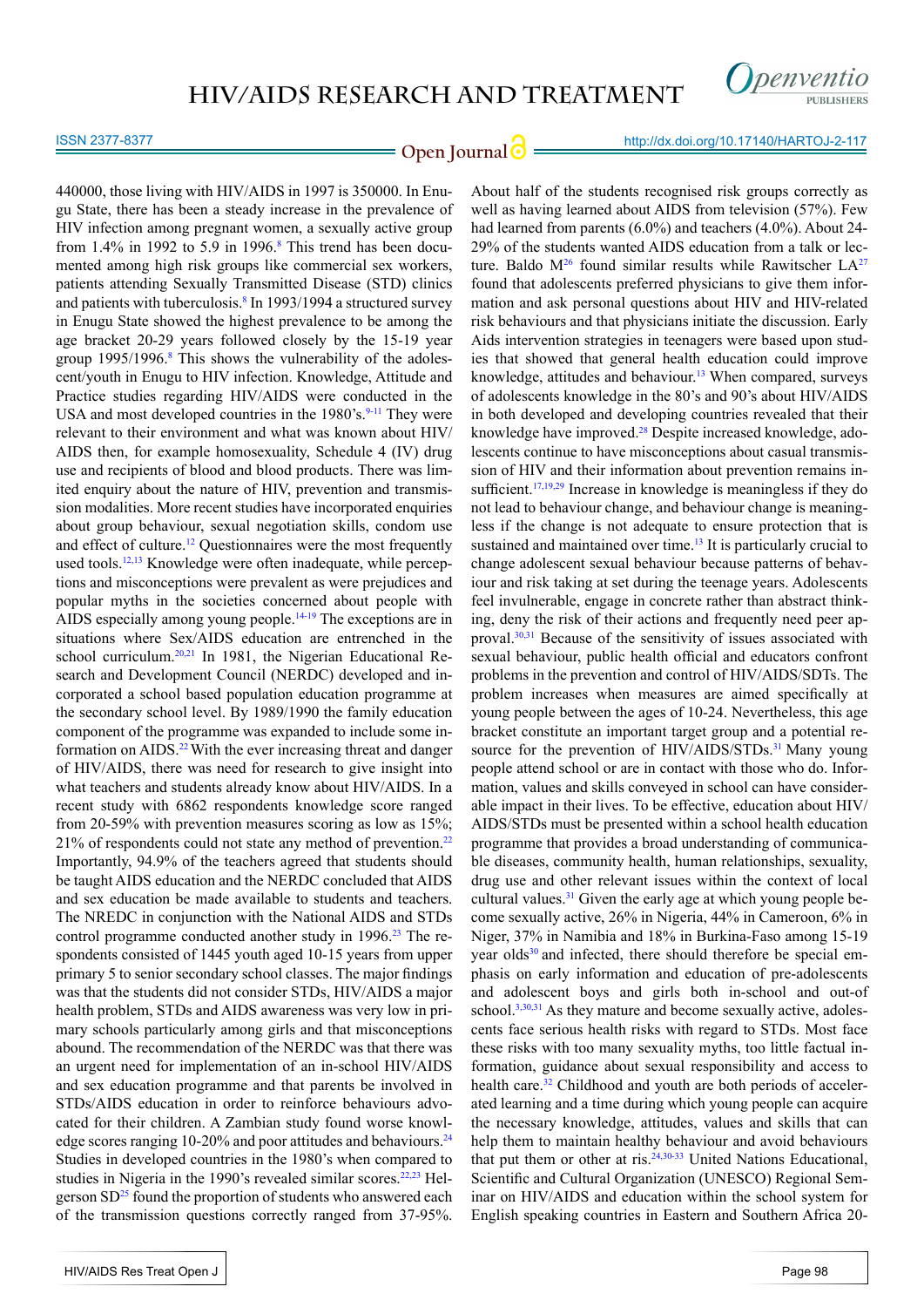

#### ISSN 2377-8377

 $24<sup>th</sup>$  Feb.<sup>34</sup> They are also at a vantage stage of development in which they are receptive to information and intervention.<sup>17,[30](#page-7-7),[35](#page-7-11)</sup> UNESCO Regional Seminar on HIV/AIDS and education within the school system for English speaking countries in Eastern and Southern Africa 20-24<sup>th</sup> Feb.<sup>[34](#page-7-10)</sup> School represent strategic institutions where STDs/HIV/AIDS prevention and health promotion education should begin. With these in mind the current study was embarked on to assess knowledge and sources of information regarding HIV/AIDS and propose ways to improve knowledge among the students. It is hoped that findings from the study will provide useful data that can help in the fight against HIV infection and AIDS.

### **SUBJECTS**

The study was undertaken in secondary schools in Enugu metropolis the capital of Enugu State of Nigeria. Institutional approvals were obtained from the schools and the students were adequately briefed. The study was conducted from October-December 1997. The subjects were students in Junior Secondary 2 (JS2) classes through Senior Secondary 3 (SS3).

### **METHODS**

The Subjects were selected by multi staged simple random sampling, 3 schools from each school type i.e. boys, girls and mixed schools were selected. In each school, using the class register, students in classes JS2 through SS3 were listed. From each class 20-25 students were selected by simple random ratio of 1 in 8 until the required sample size was obtained. Trained volunteers were used to administer the questionnaires anonymously to ensure uniformity and confidentiality. The questionnaire used was a modification of the 'Model' KABP instrument proposed by WHO's Global programme on AIDS with specific concerns of African researchers in mind.<sup>[36](#page-7-12)</sup> The data was entered into a portable computer using Epi Info 6 software. Descriptive and analytical methods were used. Data is presented in tables

and charts for clarity and chi squared test applied where necessary.

### **RESULTS**

Nine schools participated in the study and 1009 completed questionnaires was analysed. Table 1 show the demographic characteristics of the schools and students who responded to the questionnaire. Eighty six percent -98%of the students responded to every one of the survey questions. Table 2 show knowledge about the nature of HIV. Thirty-one (31%) of students did not respond to this question. That the no of true responses for HIV being bacteria and don't know were similar could mean either that the respondents did not understand the question or they were guessing. When this response was stratified by age it was found that the older the respondents the more correct their responses for HIV being a virus or the AIDS virus Table 3. Gender did not influence knowledge about the nature of HIV. Misconceptions were prevalent as 120(11.9%) thought that AIDS is caused by poisoning while 115(11.4%) thought it was a form of cancer. One hundred and forty-eight (14.7%) did not know that a blood test could detect a persons' HIV status, while  $205(20.3%)$  responded that AIDS was curable. One hundred and eighty-five (18.3%) of the respondents thought that AIDS was a ''white man's disease''. The respondents stratified by type of school show that they responded correctly that HIV infected persons may remain well for up to 10 years ( $p<0.001$ ). Seven hundred and sixty-five (75.9%) of the respondents have heard of STDs while 227(22.7%) have not. However more girls than boys identified the causative organisms of STDs. The value for gonorrhoea  $(p<0.01)$  and syphilis  $(p<0.02)$  were statistically significant. Knowledge scores were not statistically different in the case of HIV/AIDS ( $p=0.3$ ) and ( $p=0.6$ ) respectively. Students of boys' school have had STDs more than students of mixed schools and girls' school (p<0.001). Knowledge scores about STDs stratified by class of the respondents are shown in Table 4. Knowledge about condom use was fair as 535(53.0) had

| Ages years   | 10             | 11                                                          | 12   |                             |   | 14                                         |                                            | 15                                                      | 16              | 17                                   | 18  | 19  | 20                                                    |
|--------------|----------------|-------------------------------------------------------------|------|-----------------------------|---|--------------------------------------------|--------------------------------------------|---------------------------------------------------------|-----------------|--------------------------------------|-----|-----|-------------------------------------------------------|
|              | $\overline{7}$ | 15                                                          | 73   |                             |   |                                            |                                            | 188                                                     | 175             | 122                                  | 77  | 15  | 8                                                     |
|              | 0.7            | 1.5                                                         | 9.2  |                             |   |                                            |                                            | 18.8                                                    | 17.3            | 11.1                                 | 7.6 | 5.1 | 0.9                                                   |
|              |                |                                                             |      |                             |   |                                            |                                            |                                                         |                 |                                      |     |     |                                                       |
| Grade/Class  | JS2            |                                                             | JS3  |                             |   |                                            |                                            |                                                         | SS <sub>2</sub> |                                      |     |     |                                                       |
|              | 214            |                                                             | 201  |                             |   |                                            |                                            |                                                         | 197             |                                      | 200 |     |                                                       |
|              | 21.2           |                                                             | 19.9 |                             |   |                                            |                                            |                                                         | 19.5            |                                      |     |     |                                                       |
|              |                |                                                             |      |                             |   |                                            |                                            |                                                         |                 |                                      |     |     |                                                       |
|              |                | 1                                                           |      |                             |   |                                            |                                            |                                                         |                 |                                      |     |     |                                                       |
|              |                | $\overline{\phantom{a}}$                                    | 123  | 63                          | ۰ |                                            |                                            | 90                                                      | 68              | 33                                   | 109 | 322 |                                                       |
|              |                | 119                                                         | ٠    | 61                          |   |                                            |                                            | ٠                                                       | 52              | 60                                   | ٠   | 350 |                                                       |
|              |                | ٠                                                           | ۰    | 124                         | ۰ |                                            |                                            | ۰                                                       | 120             | 93                                   | ۰   | 337 |                                                       |
| Gender       |                |                                                             |      |                             |   |                                            |                                            |                                                         |                 |                                      |     |     |                                                       |
| Day students |                |                                                             |      |                             |   |                                            |                                            |                                                         |                 |                                      |     |     |                                                       |
|              |                | <b>Schools</b><br>Boys only<br>Girls only<br>Boys' & Girls' |      | $\overline{2}$<br>711 [70%] | 3 | 13<br>171<br>16.9<br>4<br>Male 486 [48.2%] | 197<br>120<br>$\qquad \qquad \blacksquare$ | 165<br>16.4<br>SS <sub>1</sub><br>19.5<br>5<br>٠<br>111 | 6               | $\overline{7}$<br>Female 523 [51.8%] | 8   | 9   | SS <sub>3</sub><br>19.7<br>Total<br>Tolal 1009 [100%] |

**Table 1:** Social and demographic characteristics of students who responded to the questionnaire.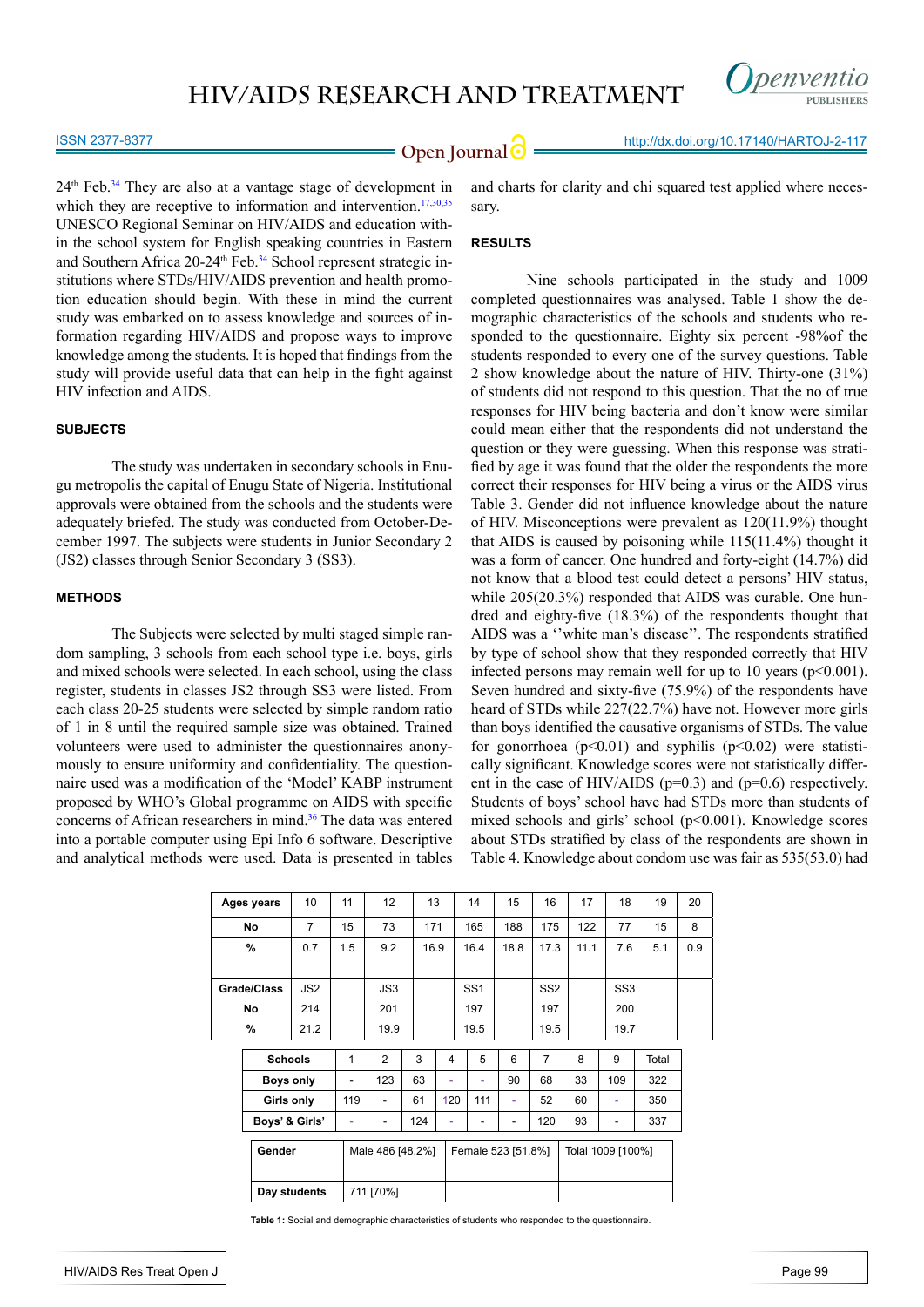

### ISSN 2377-8377

# **Open Journal @** http://dx.doi.org/10.17140/HARTOJ-2-117

| What is HIV?      | <b>Respondents</b> | True No (%) | False No (%) | Nil $No(\%)$ |
|-------------------|--------------------|-------------|--------------|--------------|
| Bacteria          | 898                | 737(73)     | 161(16)      | 111(11.0)    |
| Virus             | 916                | 461(45.7)   | 455(45.1)    | 93(9.2)      |
| <b>AIDS Virus</b> | 951                | 653(64.7)   | 455(29.5)    | 58(5.7)      |
| Don't know        | 887                | 733(72.6)   | 144(14.3)    | 132(13.1)    |

**Table 2:** Knowledge about the nature of HIV

| Age groups | Bacteria No (%)             | Virus No (%)                | AIDS Virus No (%)           |  |
|------------|-----------------------------|-----------------------------|-----------------------------|--|
|            | TrueFalseNil                | TrueFalseNil                | TrueFalseNil                |  |
| $10 - 11$  | 21(91.3)1(4.3)1(4.3)        | 8(54.8)14(60.9)1(4.3)       | 10(43.8) 13(60.9) 0(0.0)    |  |
| $12 - 13$  | 191(78.6) 36(14.8) 16(6.6)  | 82(33.7) 146(60.1)15(6.2)   | 150(61.7) 85(35.0)8(3.3)    |  |
| $14 - 15$  | 251(70.7) 67(18.9) 37(10.4) | 159(44.8) 166(46.8) 38(8.5) | 231(65.1) 108(30.4) 16(4.5) |  |
| 16-17      | 210(73.2) 41(4.3) 36(12.5)  | 172(59.9) 87(30.3) 28(9.8)  | 189(65.9) 74(25.8) 24(8.4)  |  |
| $> -18$    | 57(62.0) 16(17.4) 19(20.7)  | 36(39.1) 39(42.4) 17(18.5)  | 67(72.8)16(17.4)9(7.8)      |  |
|            | P < 0.001                   | P < 0.001                   | $P=0.002$                   |  |

Table 3: Knowledge about the nature of HIV stratified by age of the respondents

| <b>Responses</b> | Gonorrhoea | <b>Syphilis</b> | <b>Herpes</b> | <b>HIV</b> | <b>AIDS</b> |             |
|------------------|------------|-----------------|---------------|------------|-------------|-------------|
| & class          |            |                 |               |            |             |             |
| True             | 102(47.7)  | 48(22.4)        | 37(17.3)      | 124(57.9)  | 173(80.8)   |             |
| JS2 False        | 102(47.7)  | 150(70.1)       | 159(74.3)     | 79(36.9)   | 35(16.4)    | p>0.001     |
| Nil              | 10(4.7)    | 16(7.5)         | 18(8.4)       | 11(2.8)    | 6(2.8)      |             |
| True             | 95(47.3)   | 58(28.9)        | 50(24.9)      | 139(69.2)  | 169(94.1)   |             |
| <b>JS3 False</b> | 104(51.7)  | 139(69.2)       | 145(72.1)     | 59(29.4)   | 30(14.9)    | p>0.001     |
| Nil              | 2(1.0)     | 4(2.0)          | 6(3.0)        | 3(1.5)     | 2(1.0)      |             |
| True             | 117959.40  | 69(35.0)        | 35(17.8)      | 145(73.6)  | 171(86.8)   |             |
| SS1 False        | 66(33.5)   | 133(67.5)       | 133(67.5)     | 38(19.3)   | 10(5.1)     | $P = 0.001$ |
| Nil              | 14(7.1)    | 29(14.7)        | 29(14.7)      | 14(7.1)    | 16(8.1)     |             |
| True             | 128(65.0)  | 78(39.6)        | 38(19.3)      | 144(73.1)  | 171(86.8)   |             |
| SS2 False        | 42(21.3)   | 82(41.6)        | 118(59.9)     | 29(14.7)   | 10(5.1)     | $P = 0.001$ |
| Nil              | 27(18.8)   | 37(18.8)        | 41(20.8)      | 24(12.2)   | 16(8.1)     |             |
| True             | 157(78.5)  | 97(48.5)        | 38(19.0)      | 174(87.0)  | 190(95.0)   |             |
| SS3False         | 37(18.5)   | 92(46.0)        | 145(72.5)     | 22(11.0)   | 7(3.5)      | $P = 0.001$ |
| Nil              | $6i3.0$ )  | 11(5.5)         | 17(8.5)       | 4(2.0)     | 3(1,5)      |             |

Table 4: Knowledge of STDs stratified by class of the respondents

seen a condom while only 91(9.0%) have used one. More girls 305(30.2%) than boys 291(28.8%) responded that they know what a condom is  $(p=0.4)$  though fewer of them (girls) have used it  $(p \geq 0.02)$ . Fifty four (24.4%) of the sexually active group (221) students) did not know where to get a condom while 74(33.4%) and 45(20.3%) thought it was harmful and expensive respectively. Increasing age was significantly associated with knowledge and usage of condoms (*p*<0.001). Condom use was higher among the 17-18 year olds than in the younger age groups and the older age groups reported they would be least embarrassed if condom was found on them  $(p=0.8)$ . On routes of transmission, the respondents knowledge were adjudged to be poor as up 56% identified kissing, shaking hands, drinking from same glass, and mosquito bites as routes of HIV transmission. Moreover the respondents regarded unprotected sexual intercourse 224(22.2%), breast milk 463(45.9%), casual sex 537(53.2%), use of unclean instruments for circumcision/ear piercing 594(58.9%), blood transfusion 238(23.6%) as risk-free circumstances/modalities in HIV transmission. Other results about respondents' knowledge

on HIV transmission are shown in table 5 while table 6 show responses on desirable actions to avoid contracting HIV infection. Increasing age and female gender correlated with more correct responses in the knowledge questions ( $p \le 0.001$  and  $p \le 0.02$  respectively). The older students however did not perform better than the younger ones when asked if condom prevented transmission of HIV/AIDS ( $p$ >0.1). Poor knowledge and misconception were greater among girls than boys with regard to routes of transmission (*p*<0.01). Knowledge about AIDS varied between the schools with the girls' schools consistently performing better than the other types of schools. However, students of girls schools were less able to identify breast milk and casual sex as modalities of HIV transmission (*p*<0.001). The students of girls schools identified risk behaviour for HIV/AIDS more often than students of boys' and mixed schools (*p*<0.001), but in the case of casual sex as a risk factor for HIV transmission the performance of Junior Secondary School and Senior Secondary Students were comparable  $(p$  $>$ /=0.2). Table 7 show sources of information about HIV/AIDS in relation to schools and gender. Table 8 show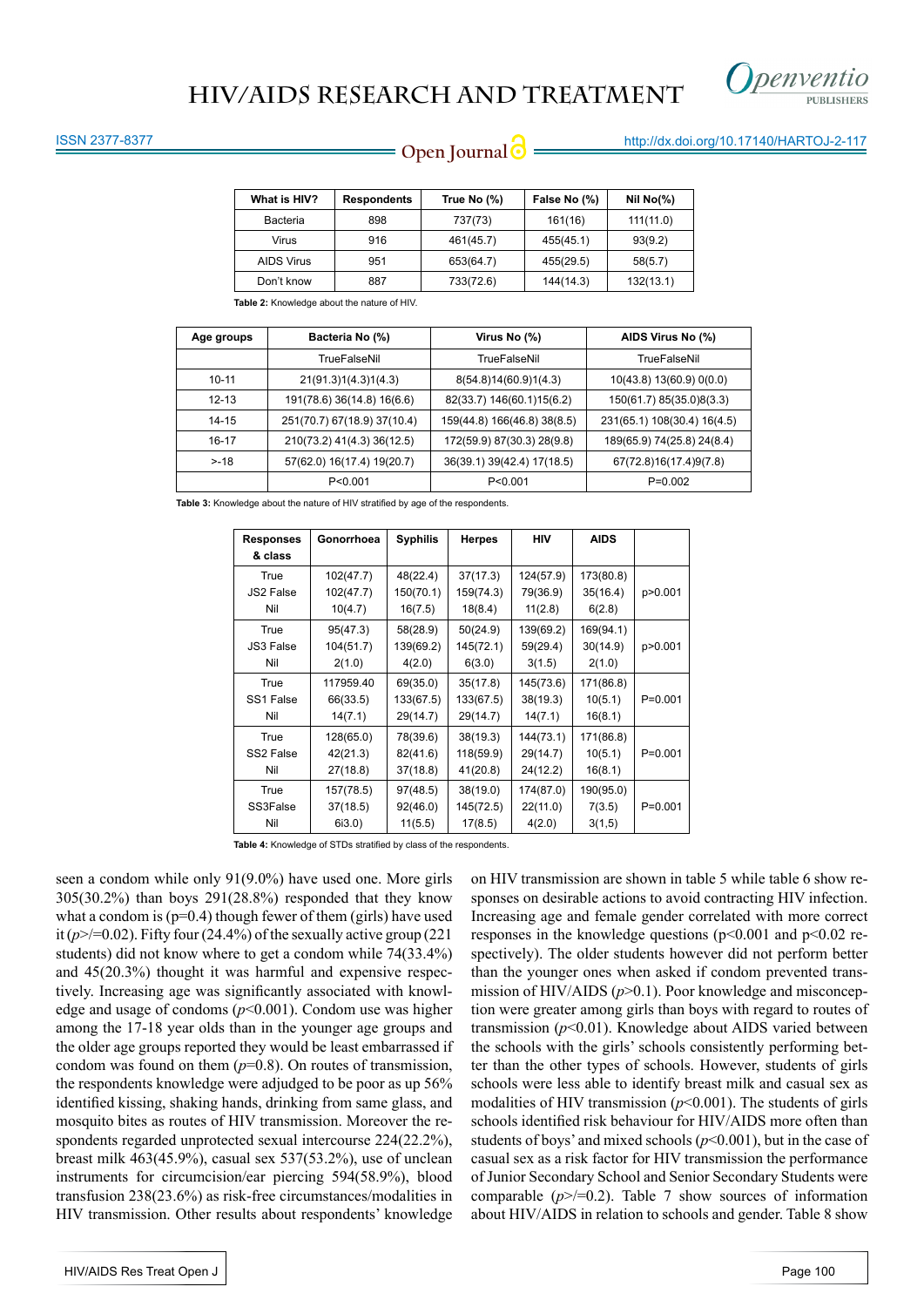

# **Open Journal @** http://dx.doi.org/10.17140/HARTOJ-2-117

### ISSN 2377-8377

| <b>Actions that facilitate HIV</b><br>transmission | <b>No of Responses</b> | <b>Patterns of Responses</b><br>YesNoNil<br>$No(\%)No(\%)No(\%)$ |
|----------------------------------------------------|------------------------|------------------------------------------------------------------|
| Sex for money                                      | 968                    | 603(59.8)365(36.2)41(4.1)                                        |
| Homosexuality                                      | 928                    | 397(39.3)531(52.6)81(8.0)                                        |
| Unfaithfulness                                     | 934                    | 505(54.5)384(38.1)75(7.4)                                        |
| No treatment for STDs                              | 932                    | 423(41.9)509(50.4)77(7.6)                                        |

**Table 5:** Respondents knowledge about HIV transmission.

| Actions to avoid HIV infection | <b>No of Responses</b> | <b>Patterns of Response</b><br>YesNoNil<br>$No(\%)No(\%)No(\%)$ |
|--------------------------------|------------------------|-----------------------------------------------------------------|
| Abstinence                     | 946                    | 650(64.4)296(29.3)63(6.2)                                       |
| Unprotected Sex                | 964                    | 224(22.2)740(73.3)45(4.5)                                       |
| Condom Use                     | 941                    | 391(38.8)550(54.5)68(6.7)                                       |
| Keeping one sex Pattern        | 942                    | 363(36.0)579(57.4)67(6.6)                                       |
| <b>HIV</b> free Pattern        | 928                    | 486(48.2)442(43.8)81(8.0)                                       |
| Faithfulness                   | 924                    | 514(50.9)410(40.6)85(8.4)                                       |

**Table 6:** Respondents Knowledge about HIV prevention.

|                               |                | <b>Responses</b>              |  |  |
|-------------------------------|----------------|-------------------------------|--|--|
| <b>Sources of Information</b> | <b>Schools</b> | Yes(%)No(%)Nil(%)             |  |  |
| Newspaper1.                   | Boys           | 117 (1.6) 111 (11.0) 39 (3.8) |  |  |
| 2.                            | Girls          | 203(20.1) 96(9.5)49(4.8)      |  |  |
| 3.                            | Mixed          | 208 (20.6)115(11.4)11(1.0)    |  |  |
| Society1.                     | Boys           | 204(20.2)86(8.5)37(3.6)       |  |  |
| 2.                            | Girls          | 236(23.3)65(6.4)47(4.6)       |  |  |
| 3.                            | Mixed          | 239(23.6)85(8.4)10(0.9)       |  |  |
| Home1.                        | Boys           | 167(16.5)120(11.8)40(3.9)     |  |  |
| 2.                            | Girls          | 231(22.8)65(6.4)47(4.6)       |  |  |
| 3.                            | Mixed          | 239(23.6)85(8.4)10(0.99)      |  |  |
| TV1.                          | Boys           | 194(19.2)96(9.5)37(3.6)       |  |  |
| 2.                            | Girls          | 206(20.4)85(8.4)57(5.6)       |  |  |
| 3.                            | Mixed          | 207(20.5)117(11.5)10(0.99)    |  |  |
| Radio1.                       | Boys           | 200(19.8)91(9.0)36(3.5)       |  |  |
| 2.                            | Girls          | 191(18.9)101(10.0)56(5.5)     |  |  |
| 3.                            | Mixed          | 211(20.9)114(11.2)9(0.89)     |  |  |

Chi sq 27.0Df=4.0p=0.001 (for all option)

**Table 7:** Sources of information about HIV/AIDS in relation to schools and gender.

| <b>Formal Sources</b> | <b>Informal sources</b>      |  |  |
|-----------------------|------------------------------|--|--|
| School 665 (65.5%)    | Newspapers 588(58.3%)        |  |  |
| Teacher 764 (73.9)    | Radio 602(60.2%)             |  |  |
| AIDS Office 639(63.3) | TV 607(602%)                 |  |  |
| Doctor 746(73.9)      | Society/community 679(67.3%) |  |  |
| Home 587(58.3)        | Peers 582(58.2%)             |  |  |

**Table 8:** Affirmative responses on formal and informal sources of information about HIV/AIDS.

Affirmative responses to formal and informal sources of information about HIV/AIDS. When the respondents were asked to compare in ranking order where and whom they would seek information on HIV/AIDS from, 746(73.9%) would like to consult a doctor, while 639(63.3%) would rather consult the Enugu State AIDS office, school teacher 298(29.5%) and peers 144(14.3%).

The differences were statistically significant  $p$ <0.001. The difference in scores between the schools as regards sources of information were also statistically significant (*p*<0.001). Sources of information varied significantly with age (*p*<0.001). Senior (SSS) students learned more from all listed sources than junior students  $(p<0.001)$ . Gender least affected the source of infor-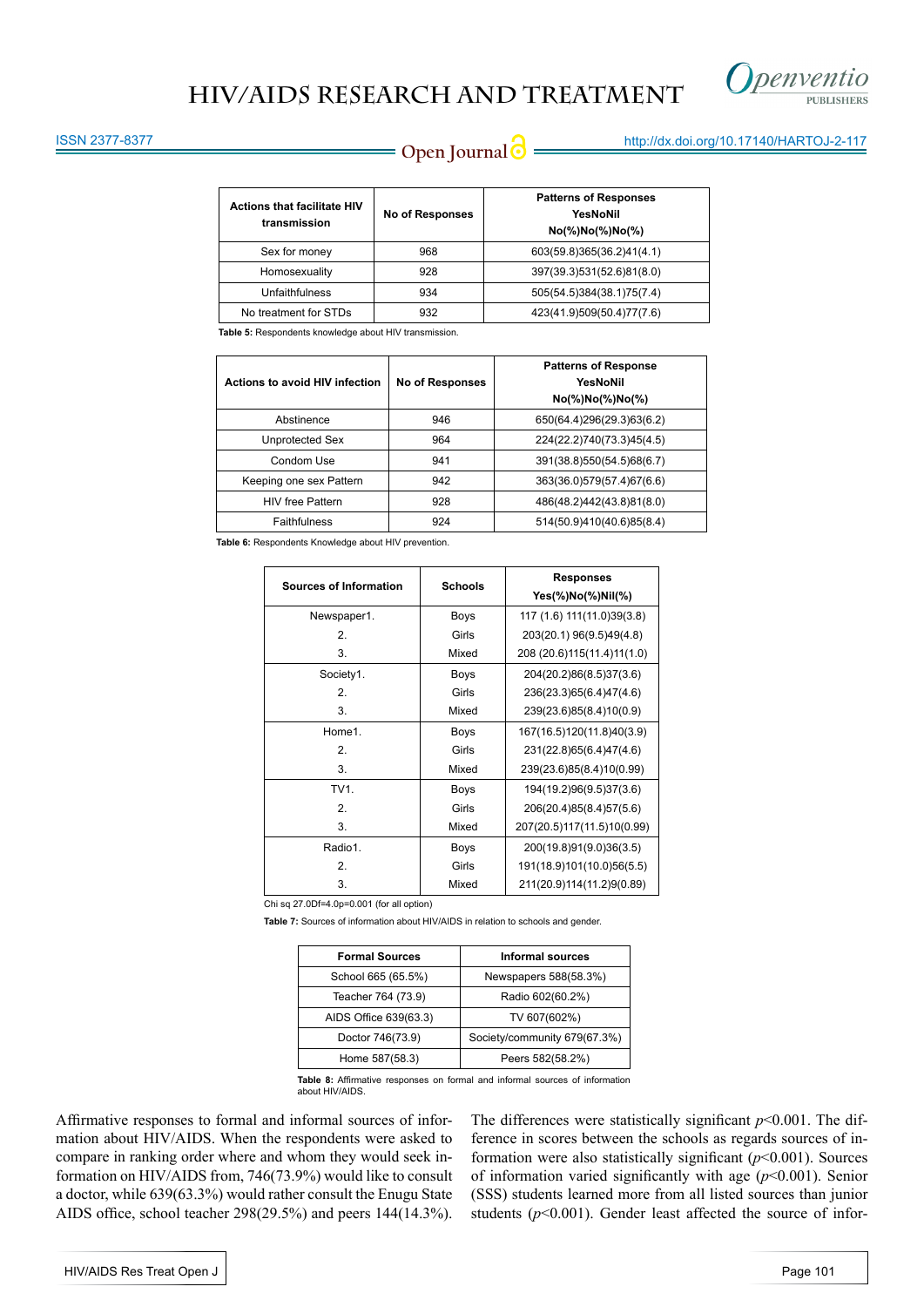

### ISSN 2377-8377

# **Open Journal @** http://dx.doi.org/10.17140/HARTOJ-2-117

mation. The difference between the boys and girls was not statistically significant for print, electronic or discussions within the community about HIV/AIDS (p value ranging 0.08 to 0.13). However, the difference for what they learned from school and home was significant  $(p<0.001$  and  $0.001)$  respectively. More girls than boys would like to find out about HIV/AIDS from school teachers  $(p<0.001)$ . Six hundred and forty-five  $(63.9\%)$ of the respondents want sex education to be taught in schools as more girls than boys  $(p<0.001)$ . Age of the respondents did not influence opinion as to whether sex education should be taught in schools  $(p>0.09)$ .

### **DISCUSSION**

Data from this study show that adolescent Nigerian secondary school students have misconceptions, inadequate and incomplete knowledge about HIV/AIDS, the routes of transmission and the precautions necessary to prevent infection. This is in agreement with what had been found in other studies.<sup>22,23,[25](#page-7-3)</sup> There is however some evidence that HIV/AIDS knowledge is improving as the pandemic rages on. $37$  Data from the Needs assessment Research Reports<sup>[38](#page-7-14)</sup> in Nigeria showed knowledge scores for the nature of HIV to be 21.2%, 36.3%, 64.7% for the year 1992, 1996 and 1997 respectively. The knowledge score for 1997 compares favourably with the 64.7% obtained in the present study. However, about a decade ago Helgerson, et al.<sup>[25](#page-7-3)</sup> had found knowledge scores for HIV/AIDS amongst American secondary school teenagers were in the range of 17-95%. Ninety five of their student population were able to recognize that having sex with an HIV infected person was a high risk behaviour. Otherwise, the other scores in the same study were similar to those of the current study. Knowledge of STDs was very poor. This may suggest that over a decade into the AIDS pandemic, there has been no significant improvement in knowledge in the current study population when compared to their American counterparts, as was also found by Lawrence, et al.<sup>39</sup> The differences' between the two populations may be explained by the AIDS intervention programmes and sexuality education made available to US adolescents. AIDS education commenced nearly a decade ago in the USA[.25](#page-7-3) It may also suggest that secondary school biology syllables and lessons are deficient in basic health topics as indicators of applied biology. Although the Guidelines for Sexuality Education in Nigeria was only recently published in 1996, $40$  There has been neither implementation nor a statu-tory provision for same as yet. In another study Aplasca, et al.<sup>[41](#page-7-17)</sup> reported similar findings but in addition demonstrated increased knowledge among the intervention group as against the controls emphasizing the immense value of intervention activities. Poor knowledge and attitudes to HIV/AIDS is not limited to secondary school students in Nigeria. A knowledge, practice and attitude survey among health workers in a Nigerian teaching hospital, noted important gaps in knowledge and showed avoidance attitude towards people living with HIV/AIDS among Doctors, nurses and other health workers.<sup>18,19</sup> This agrees with findings the world over<sup>[24,](#page-7-2)42</sup> and probably underscores the point that although education is effective in increasing knowledge it has

had less effect on AIDS-related attitude and behaviour.<sup>[39,](#page-7-15)[41](#page-7-17)</sup> Social and cultural acceptance of a disease condition and scientific information regarding it, re-enforced by intense AIDS-related education are often required to enhance positive AIDS-related attitudes[.41](#page-7-17) Misconception about HIV transmission was identified in this study, as there were also prejudiced and exclusionary beliefs<sup>17</sup> made similar observation among students of the University of Ibadan which showed that many students thought that HIV could be spread by kissing, shaking hands, and sharing utensils. Knowledge deficiency scores for similar questions in this study ranged between 33-44.6% but were a significant improvement on the 72.6% which they found among University students in 1994(66-34). Up to 238(23.6%) and 537(53.2%) of students thought that blood transfusion and casual sex respectively were not risk modalities for HIV transmission. This lack of knowledge, as found in this study and others<sup>17</sup> about routes and risk factors of transmission of HIV/AIDS stresses the importance of educating students properly, while explaining the biology of HIV infection. Knowledge of the risk of unprotected sex and the possible advantages of condom use was very poor (9%). Despite the relatively early sexual activities, about 53.0% and 9.0% of the students had neither seen a condom, nor used one for sexual intercourse respectively. To reduce the risk of contracting HIV infection as a consequence of early unprotected sexual activities by the adolescents in this study, condom use is better presented as a method to prevent contracting STDs than as a contraceptive, since the latter may be misconstrued to connote promiscuity. This may reduce apprehension and misconception about condom use and promote acceptability as well as emphasizing safety and sex-friendliness. Nearly half of the respondents did not understand the existence of a carrier state for HIV while more than 20% erroneously believed that there was a cure for HIV/AIDS. This may be part of the reason responsible for HIV prevalence in males catching up and overtaking those of females by the 20's to 30's. Informal sources constituted the respondents source of information and knowledge about HIV/AIDS. This would partly explain their poor responses and misconceptions. St. Lawrence, et al.<sup>39</sup> had made similar observations. The other reason could be appreciations of the questions by the respondents due to exposure to Non Governmental Organizations (NGO's) activities regarding HIV/AIDS in their schools. Better staffing of schools may have also contributed to better scores. In addition, since girls tend to begin sexual maturation earlier than boys, the consistently better knowledge scores of girls maybe due in part to the fact that girls receive somewhat earlier sex education than boys of same age from their parents.

### **CONCLUSION**

Informal sources contribute significantly to the respondents sources of information and knowledge about HIV/AIDS. Adolescents in this study population have incomplete and inadequate knowledge about HIV/AIDS. Interventions efforts by Government, Non-Governmental Organizations (NGOs)', communities, Parents and Individuals have not targeted students in this study population adequately if at all.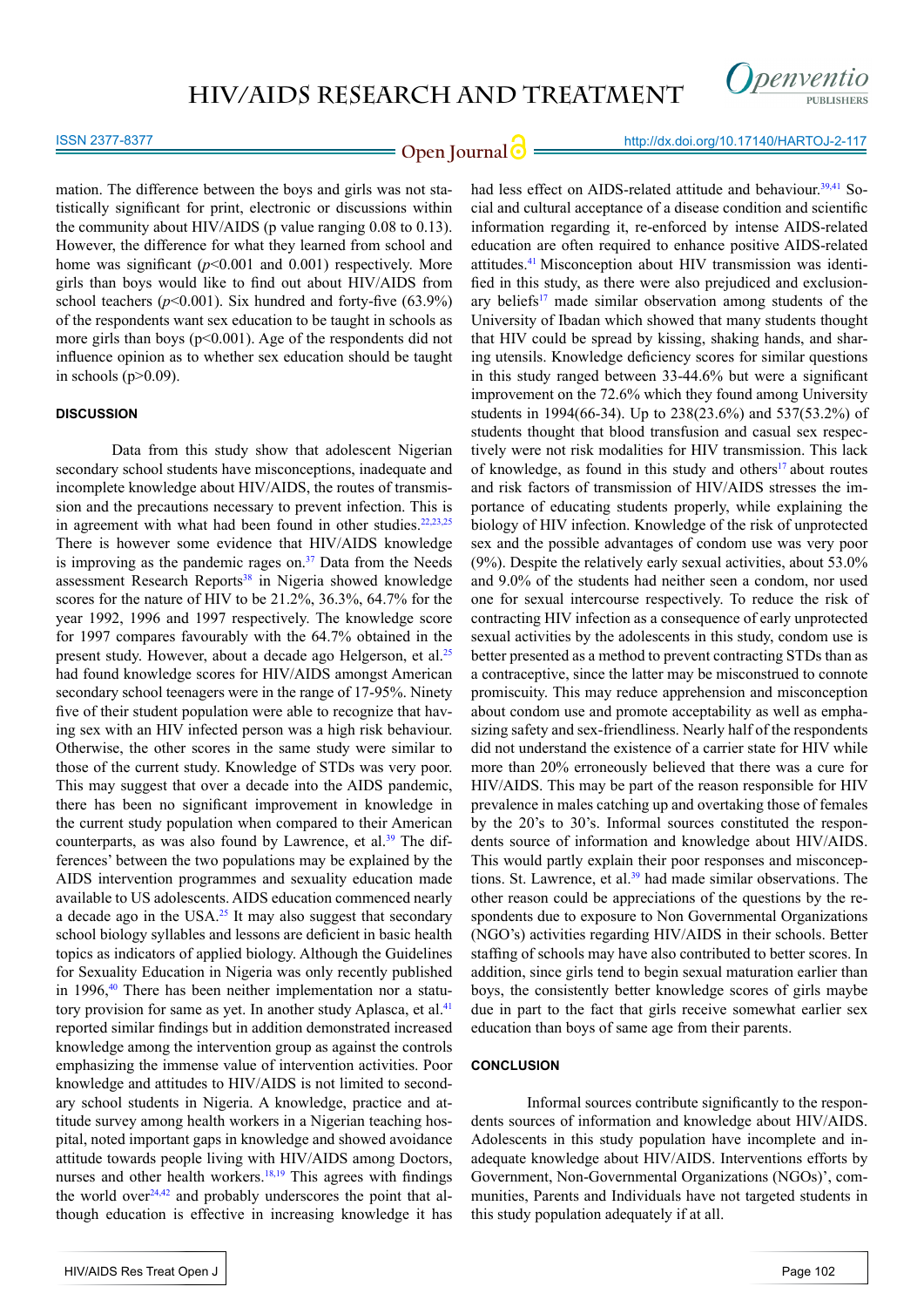

### ISSN 2377-8377

### **LIMITATIONS OF THE STUDY**

1. The participants were mainly in-school students and the findings may not be generalised to out of school peers although most of the students were day students and have a lot of interactions with out of school peers.

2. The study participants were students of urban schools, and the findings may not be generalised to students of rural schools. Most of NGO's activities regarding HIV/AIDS are concentrated in urban areas.

### **RECOMMENDATIONS**

There is an urgent need to design and implement a school HIV/AIDS/Sexuality education programme. An effective and acceptable programme should involve the entire community to reduce parental and religious body's apprehension and encourage cooperation and acceptability amongst students, parents and the entire community.

### **CONFLICTS OF INTEREST**

The authors declare that they have no conflicts of interest.

### **CONSENT**

Consent was obtained from the Head Principal for the study to be carried out in schools under the Post Primary Schools Management Board (PPSMB), Enugu. The principals of the individual schools also gave consent for their students to participate in the study. The students were given individual letters for consent to their parents and guardians.

### **REFERENCES**

<span id="page-6-0"></span>1. UNAIDS/WHO. Epdemiological fact sheet on HIV/AIDS and STDs for Nigeria, 1998.

<span id="page-6-1"></span>2. Timberlake S. Human rights and HIV/AIDS: US AIDS at the UN commission on human rights. *New Scientist*. 1997; 1.

<span id="page-6-2"></span>3. WHO. AIDS: images of the epidemic. 1996.

<span id="page-6-3"></span>4. Nancy JS. African press reports on the social impact of AIDS on women and children in sub Saharan Africa. Women and HIV/ AIDS; Marge Barer and Sunada Ray Pandora Press, Harper Collins Pub, 1993.

<span id="page-6-4"></span>5. Rukujei AD. Epidemiology of HIV/AIDS in Nigeria. *Nig J Med*. 1998; 7: 8-10.

<span id="page-6-5"></span>6. Federal Ministry of Health Lagos. AIDS case reporting profile: a decade of the Nigerian experience (1980-1995). National AIDS/STD Control Programme, 1996.

<span id="page-6-6"></span>7. Coping with the AIDS epidemic. *Nigerian AIDS monitor*. 1994; 2: 8.

<span id="page-6-7"></span>8. AIDS/STD Control Programme Secretariat. Sentinel seroprevalence surveillance report, 1995/1996. Ministry of Health Enugu, 1995.

<span id="page-6-8"></span>9. Diclemente RJ, Zorn J, Temostiok L. Adolescent and AIDS: a survey of knowledge, attitudes and beliefs about AIDS in San Francisco. *Am J Public Health.* 1986; 76(12): 1443-1445.

10. Price JH, Desmond S, Kukulka G. High school students perceptions and misperceptions of AIDS. *Journal of School Health.* 55(3): 107-109.

11. US Surgeon General's report on AIDS. *JAMA.* 1998; 256: 2783-2789.

<span id="page-6-9"></span>12. Joffe H. AIDS research and prevention: a social representational approach. *Br J Med Psychol.* 1996; 69 (Pt 3): 169-190. doi: [10.1111/j.2044-8341.1996.tb01863.x](http://onlinelibrary.wiley.com/doi/10.1111/j.2044-8341.1996.tb01863.x/abstract)

<span id="page-6-12"></span>13. Cunningham R, Stiffman AR, Earls F, Dore P. AIDS risk behaviour a new way of committing suicide? Abstracts of 3 international conference on AIDS, 1992

<span id="page-6-10"></span>14. Sindiga I, Lukhando M. Kenyan University students views on AIDS. *East Afr Med J.* 1993; 83: 673-679.

15. Jameson CP, Glover PH. AIDS education in schools awareness, attitudes and opinions among educators, theology students and health professionals. *Afr Med J.* 1993; 83: 673.

16. Teka T. College student's attitudes and knowledge of AIDS. *Ethiop Med J.* 1993; 31: 233-237.

<span id="page-6-13"></span>17. Oladipo O, Brieger WR. AIDS knowledge, attitudes and behaviour patterns among University students in Ibadan Nigeria. *Afria J Med Sci*. 1994; 23: 119-125.

<span id="page-6-14"></span>18. Adelakan MR, Jolayemi SO, Ndom RJ, et al. Caring for people with AIDS in a Nigerian teaching hospital: Staff Attitudes and knowledge. *AIDS Care.* 1995; 7(Suppl 1): 63-72. doi: [10.1080/09540129550126849](http://www.tandfonline.com/doi/abs/10.1080/09540129550126849)

19. Okojie OH, Ogbeide O, Nwulia A. Knowledge attitudes and practice among civil servants in Nigeria. *J R Soc Health*. 1995; 115: 19-22. doi: [10.1177/146642409511500107](http://rsh.sagepub.com/content/115/1/19.long)

<span id="page-6-11"></span>20. Ndeki SS, Klepp-KI, Seha AM, Leshabari MT. Exposure to HIV/AIDS information, AIDS knowledge, perceived risk, and attitudes to people with AIDS among primary school children in Northern Tanzania. *AIDS care.* 1994; 6: 183-191. doi: [10.1080/09540129408258629](http://www.tandfonline.com/doi/abs/10.1080/09540129408258629%3FjournalCode%3Dcaic20)